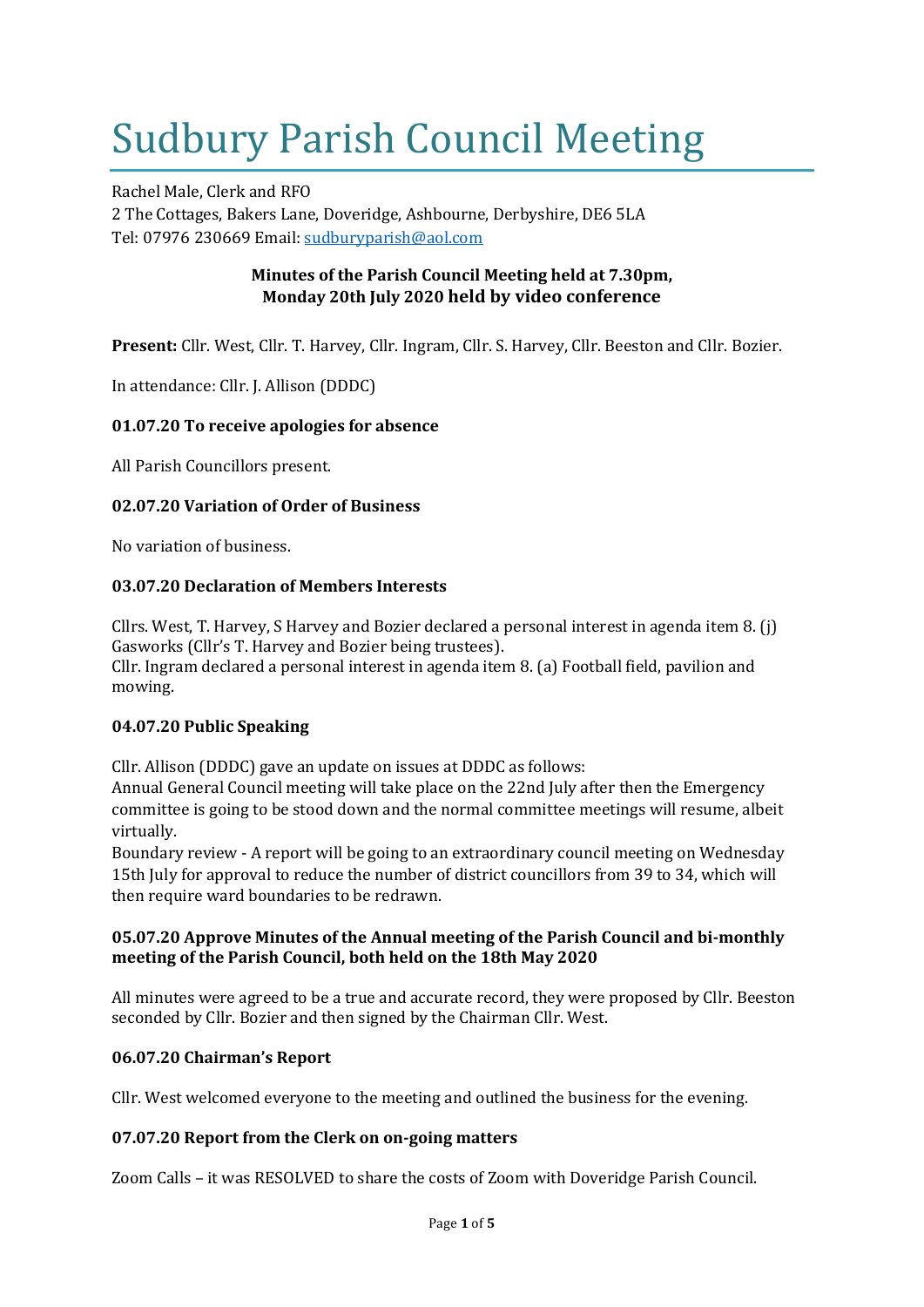Village entrance signs – a resident has emailed the Clerk asking if anything can be done around our entrance to the village signs (similar to Doveridge, large planters). Cllr. Allison (DDDC) mentioned she has local fund monies available if this was something the resident would like to take on. The Parish Council would support this. It was RESOVLED the Clerk would speak with the resident.

## **08.07.20 Village Reports:**

#### (a) Football Field, Pavilion, Mowing

No issues to report.

i. Footbal field mowing

It was RESOLVED that the Council mower would be moved between the Park and playing field when required for mowing. Either being stored in the Pavilion or the garage on the Park.

Cllr Ingram mentioned that when cutting the field, it is becoming increasingly difficult to cut around the large trees as the branches are so low. It was RESOLVED the Clerk would email the Groundsman at the Trust to see what could be done.

#### (b) Website – Accessibility Statement

The Clerk gave an update on where we are with the statement. It was RESOLVED the Clerk would carry out the necessary tasks to enforce.

## (c) Highways Report

The Clerk has received an email from a resident requesting allocated resident parking along Main Road. The Council sympathise with all residents along this strength however as it is a public highway any body is entitled to park there. It was RESOLVED the Clerk would report back to the resident.

## (d) Public Footpaths and Rights of Way

Old Road footpath – The Clerk is continuing to investigate who owns this land and will speak with the Estate again.

A515 Verges (between 2 roundabouts) **–** some of the hedging has now been cut back however there remains a large amount overhanging hedge both on the footpaths from the prison to the roundabouts and around the road signs. It was RESOLVED the Clerk would continue to chase.

(e) Sudbury Park

The Council have agreed for their mower to be used at the Park until the Prison are able to recommence the cutting. The Prison are supplying us with the fuel.

(f) Parish Rooms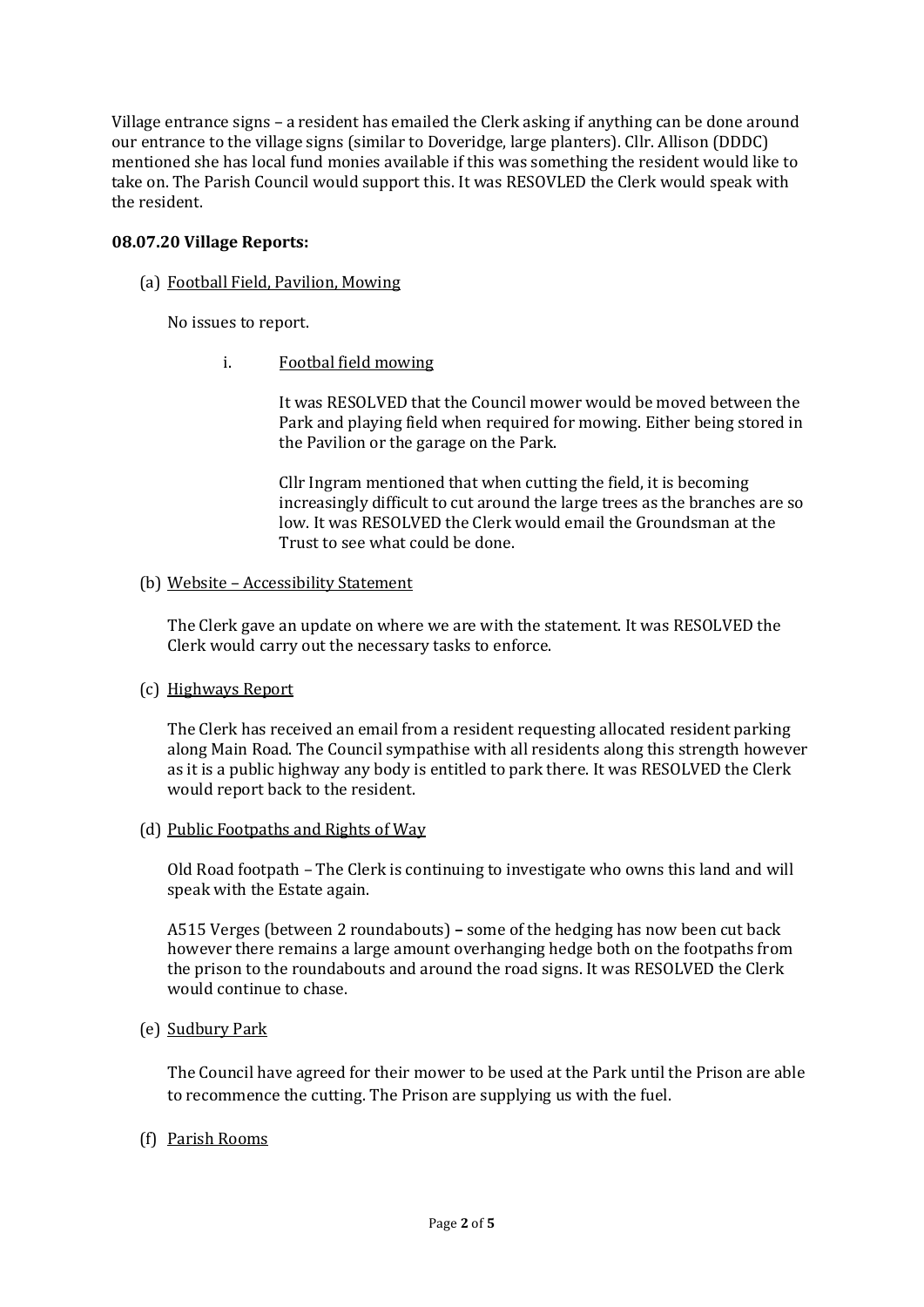The hedge along to the parish rooms needs cutting. It was RESOVLED to instruct a local handyman to carry out this work.

(g) National Trust

The Trust have written to the Council stating they are making steady progress in improving the access and aesthetics of the route from their main car park to the Hall.

To take this further, they would like to increase the feeling of openness as visitors head towards the hall, as it would once all have been open parkland. They have now removed the fence between the overflow parking area and the agricultural field behind and now they would like to improve the fence between the overflow and the cricket pitch. They recognise that the Parish Council would still want some form of boundary line. They stated it was their intention to remove all the rails and cut down the posts, to leave what they would call dragon's teeth. This would prevent cars been driven/taken onto the cricket pitch and would demarcate the lease boundary but would greatly enhance the feeling of space. As the fence was never there to 'keep people out', they presume the Parish Council will have no great objection to them doing this.

It was RESOLVED that the Clerk would reply stating that the Councillors had decided that no decision would be made on the fence until a new lease had been agreed. They stated that this boundary fence has been discussed at several meetings with the Trust, and it was decided on all occasions that it was a "no go" area for removal whilst negotiations were ongoing renewing the playing field lease.

(h) Sudbury Estate

No update/issues reported.

(i) Gasworks

Cllr. Harvey gave an update from the Trust stating that negotiations are continuing with the Estate on the lease and meetings would be taking place soon with a landscape design team.

(j) Prison

No issues to report.

## **09.07.20 Derbyshire Association of Local Councils Circulars**

June Newsletter - received. July Newsletter – received.

## **10.07.20 Finance**

(a) Application for Grant (Wellies Project)

The Wellies Project have requested a donation towards the addition of 2 toilets at their headquarters in Somersal Herbert. It was RESOLVED the Clerk would send out a local grant (S137) application and this would be decided at our next meeting.

(b) Payments made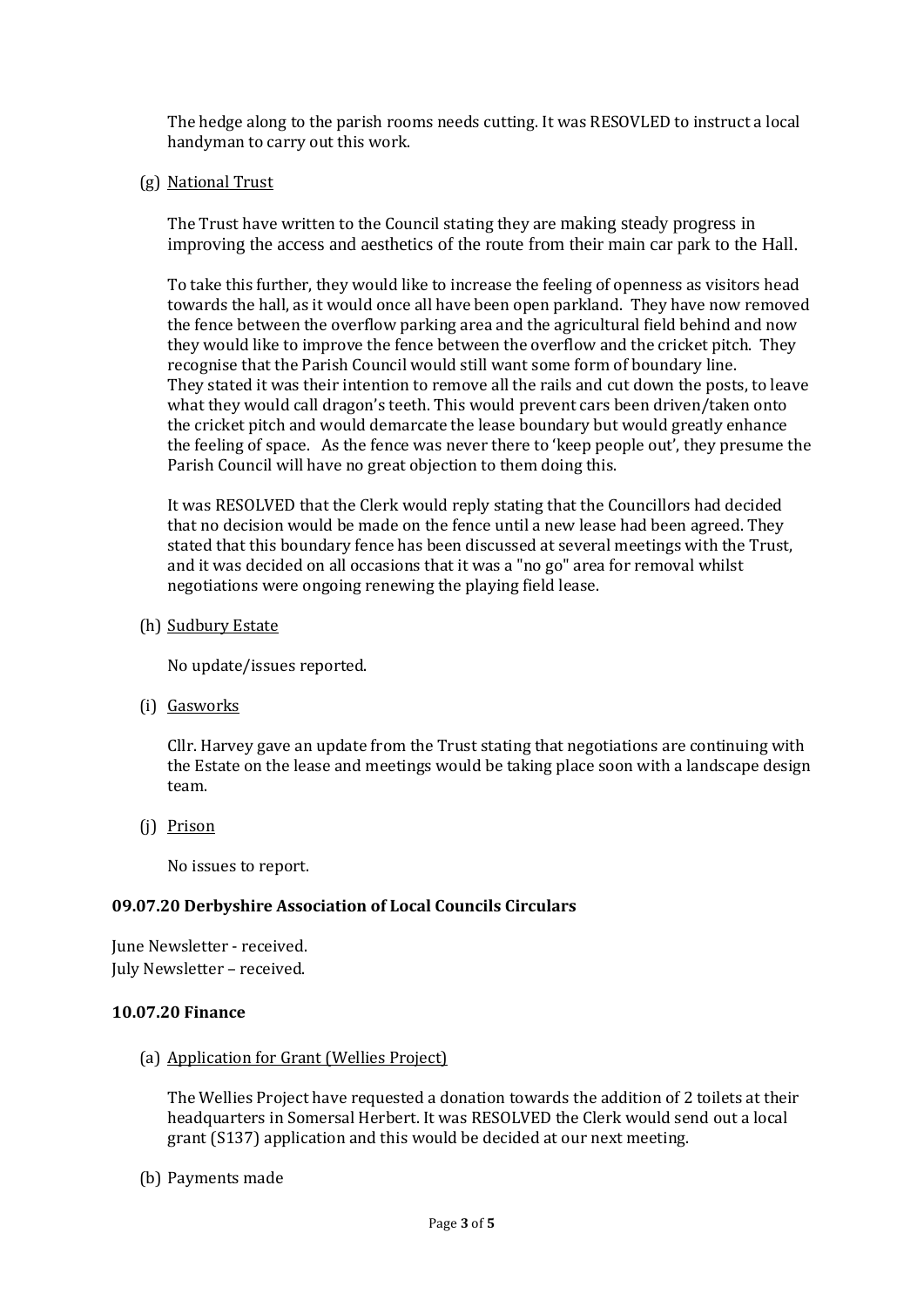| 29.05.20 | Rachel Male, Clerk Salary        | £166.58 |
|----------|----------------------------------|---------|
| 01.06.20 | Came & Company, annual insurance | £640.52 |
| 03.06.20 | Darren Abel, field mowing        | £138.00 |
| 09.06.20 | Rachel Male, stationery          | £21.65  |
| 26.06.20 | Rachel Male, Clerk Salary        | £149.44 |
| 08.07.20 | Brian Wood, internal audit       | £62.50  |
| 08.07.20 | DALC, Training                   | £25.00  |
| 08.07.20 | Rachel Male, mileage             | £23.40  |

The Clerk's payslip for May & June and bank statements will be signed when social distancing allows.

These payments were authorised by email with the Chair and Vice chair at the time of the payments being made.

(c) Income

03.06.20 DALC, Refund for overpayment £169.06

(d) 2020/2021 Budget Appraisal

The budget appraisal as of 20.07.2020 was emailed prior to the meeting to all Councillors. This will be signed when social distancing allows.

#### (e) Annual Audit Sign Off 2019/2020

The Clerk circulated (prior to the meeting) and read through the Annual Governance Statement, Councillors approved all responses. The RFO signed the statement. The Clerk will now send off all relevant forms to the external auditors and advertise the period for the exercise of public rights.

All audit matters were proposed by Cllr. T. Harvey seconded by Cllr. Ingram all remaining councillors (4) voted in favour.

## **11.07.20 Training**

It was also RESOLVED that the Clerk could, in principle, carry out her CiLCA training with DALC from September should she wish to do so. This cost would be split with Doveridge Parish Council.

## **12..07.20 To consider Planning Applications / Decisions**

## Applications:

20/00584/FUL - Proposed single storey garden room to be used as a hair and beauty salon - View House Barn Hill Somersal Herbert. Received: 17/07/20 NOTED.

20/00482/FUL | Change of use from Light Industrial B1(c) to Retail (A1), Cafe (A3) and Office (B1(a) uses | Former Hallmark Tractors Site Ashbourne Road Sudbury Received: 11/06/20. It